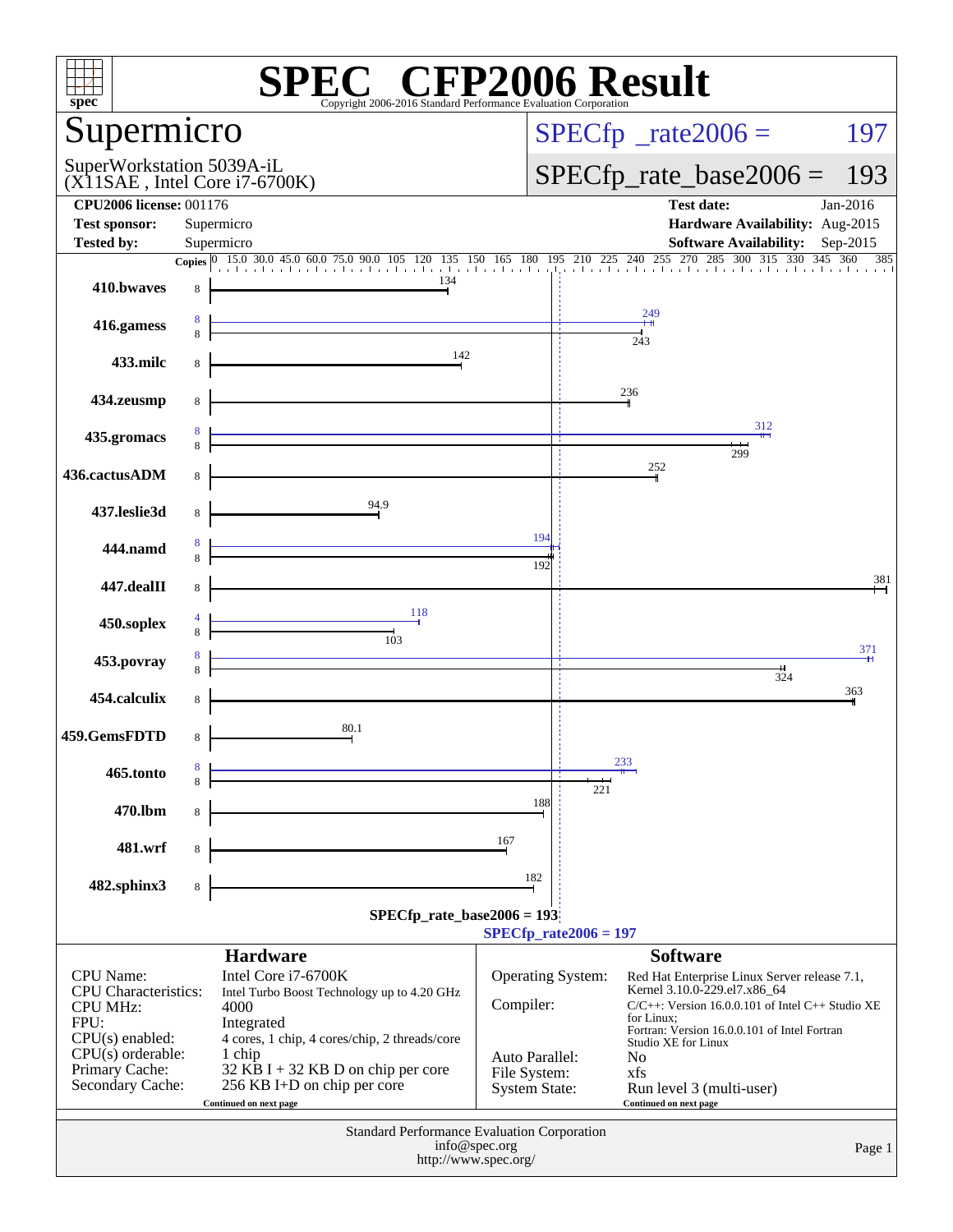

# Supermicro

#### (X11SAE , Intel Core i7-6700K) SuperWorkstation 5039A-iL

 $SPECTp_rate2006 = 197$ 

### [SPECfp\\_rate\\_base2006 =](http://www.spec.org/auto/cpu2006/Docs/result-fields.html#SPECfpratebase2006) 193

| <b>CPU2006 license: 001176</b>                                             |                                                                                                                   |                                                            | <b>Test date:</b><br>$Jan-2016$             |  |  |  |
|----------------------------------------------------------------------------|-------------------------------------------------------------------------------------------------------------------|------------------------------------------------------------|---------------------------------------------|--|--|--|
| <b>Test sponsor:</b>                                                       | Supermicro                                                                                                        |                                                            | Hardware Availability: Aug-2015             |  |  |  |
| <b>Tested by:</b>                                                          | Supermicro                                                                                                        |                                                            | <b>Software Availability:</b><br>$Sep-2015$ |  |  |  |
| L3 Cache:<br>Other Cache:<br>Memory:<br>Disk Subsystem:<br>Other Hardware: | 8 MB I+D on chip per chip<br>None<br>64 GB (4 x 16 GB 2Rx8 PC4-2133P-E)<br>1 x 1000 GB SATA III, 7200 RPM<br>None | <b>Base Pointers:</b><br>Peak Pointers:<br>Other Software: | $32/64$ -bit<br>$32/64$ -bit<br>None        |  |  |  |

| Results Table    |               |                 |              |                |       |                |             |                |                                       |              |                |              |                |              |
|------------------|---------------|-----------------|--------------|----------------|-------|----------------|-------------|----------------|---------------------------------------|--------------|----------------|--------------|----------------|--------------|
|                  | <b>Base</b>   |                 |              |                |       |                | <b>Peak</b> |                |                                       |              |                |              |                |              |
| <b>Benchmark</b> | <b>Copies</b> | <b>Seconds</b>  | Ratio        | <b>Seconds</b> | Ratio | <b>Seconds</b> | Ratio       | <b>Copies</b>  | <b>Seconds</b>                        | <b>Ratio</b> | <b>Seconds</b> | <b>Ratio</b> | <b>Seconds</b> | <b>Ratio</b> |
| 410.bwayes       | 8             | 812             | 134          | 812            | 134   | 812            | 134         | 8              | 812                                   | 134          | 812            | 134          | 812            | <u>134</u>   |
| 416.gamess       | 8             | 644             | 243          | 643            | 244   | 644            | 243         | 8              | 639                                   | 245          | 630            | 249          | 627            | 250          |
| $433$ .milc      | 8             | 518             | 142          | 519            | 142   | 518            | 142         | 8              | 518                                   | 142          | 519            | 142          | 518            | <u>142</u>   |
| 434.zeusmp       | 8             | 308             | 236          | 309            | 235   | 308            | 237         | 8              | 308                                   | 236          | 309            | 235          | 308            | 237          |
| 435.gromacs      | 8             | 191             | 299          | 188            | 303   | 194            | 294         | 8              | 184                                   | 311          | 181            | 316          | 183            | 312          |
| 436.cactusADM    | 8             | 381             | 251          | 379            | 252   | 379            | 252         | 8              | 381                                   | 251          | 379            | 252          | 379            | 252          |
| 437.leslie3d     | 8             | 791             | 95.1         | 793            | 94.9  | 793            | 94.8        | 8              | 791                                   | 95.1         | 793            | 94.9         | 793            | 94.8         |
| 444.namd         | 8             | 337             | 190          | 332            | 193   | 334            | 192         | 8              | 331                                   | 194          | 326            | 197          | 334            | 192          |
| 447.dealII       | 8             | 240             | 381          | 244            | 375   | 240            | 381         | $\overline{8}$ | 240                                   | 381          | 244            | 375          | 240            | 381          |
| 450.soplex       | 8             | 645             | 103          | 646            | 103   | 645            | 103         | 4              | 283                                   | 118          | 283            | 118          | 284            | 117          |
| 453.povray       | 8             | 131             | 324          | 132            | 322   | 131            | 324         | 8              | 115                                   | 371          | 115            | 371          | 114            | 374          |
| 454.calculix     | 8             | 182             | 363          | 182            | 362   | 181            | 364         | 8              | 182                                   | 363          | 182            | 362          | 181            | 364          |
| 459.GemsFDTD     | 8             | 1060            | 80.1         | 1060           | 80.0  | 1060           | 80.1        | 8 <sup>l</sup> | <b>1060</b>                           | 80.1         | 1060           | 80.0         | 1060           | 80.1         |
| 465.tonto        | 8             | 348             | 226          | 356            | 221   | 370            | 213         | 8              | 338                                   | 233          | 340            | 232          | 328            | 240          |
| 470.1bm          | 8             | 585             | 188          | 585            | 188   | 585            | 188         | 8              | 585                                   | 188          | 585            | 188          | 585            | 188          |
| 481.wrf          | 8             | 535             | 167          | 536            | 167   | 536            | 167         | 8              | 535                                   | 167          | 536            | 167          | 536            | 167          |
| 482.sphinx3      | 8             | 855             | 182          | 856            | 182   | 855            | 182         | 8              | 855                                   | 182          | 856            | 182          | 855            | <u>182</u>   |
| n.               | 1.1           | $\cdot$ $\cdot$ | $\mathbf{1}$ | 1.1.1.1        |       |                | T11         | $1 \quad 1$    | 11.7.7.7<br>$\mathbf{1}$ $\mathbf{1}$ |              | $\cdot$        |              |                |              |

Results appear in the [order in which they were run.](http://www.spec.org/auto/cpu2006/Docs/result-fields.html#RunOrder) Bold underlined text [indicates a median measurement.](http://www.spec.org/auto/cpu2006/Docs/result-fields.html#Median)

#### **[Submit Notes](http://www.spec.org/auto/cpu2006/Docs/result-fields.html#SubmitNotes)**

 The taskset mechanism was used to bind copies to processors. The config file option 'submit' was used to generate taskset commands to bind each copy to a specific processor. For details, please see the config file.

#### **[Operating System Notes](http://www.spec.org/auto/cpu2006/Docs/result-fields.html#OperatingSystemNotes)**

Stack size set to unlimited using "ulimit -s unlimited"

#### **[Platform Notes](http://www.spec.org/auto/cpu2006/Docs/result-fields.html#PlatformNotes)**

 Sysinfo program /home/cpu2006/config/sysinfo.rev6914 \$Rev: 6914 \$ \$Date:: 2014-06-25 #\$ e3fbb8667b5a285932ceab81e28219e1 running on localhost.localdomain Thu Jan 14 12:34:10 2016

Continued on next page

Standard Performance Evaluation Corporation [info@spec.org](mailto:info@spec.org) <http://www.spec.org/>

Page 2

#### **[Results Table](http://www.spec.org/auto/cpu2006/Docs/result-fields.html#ResultsTable)**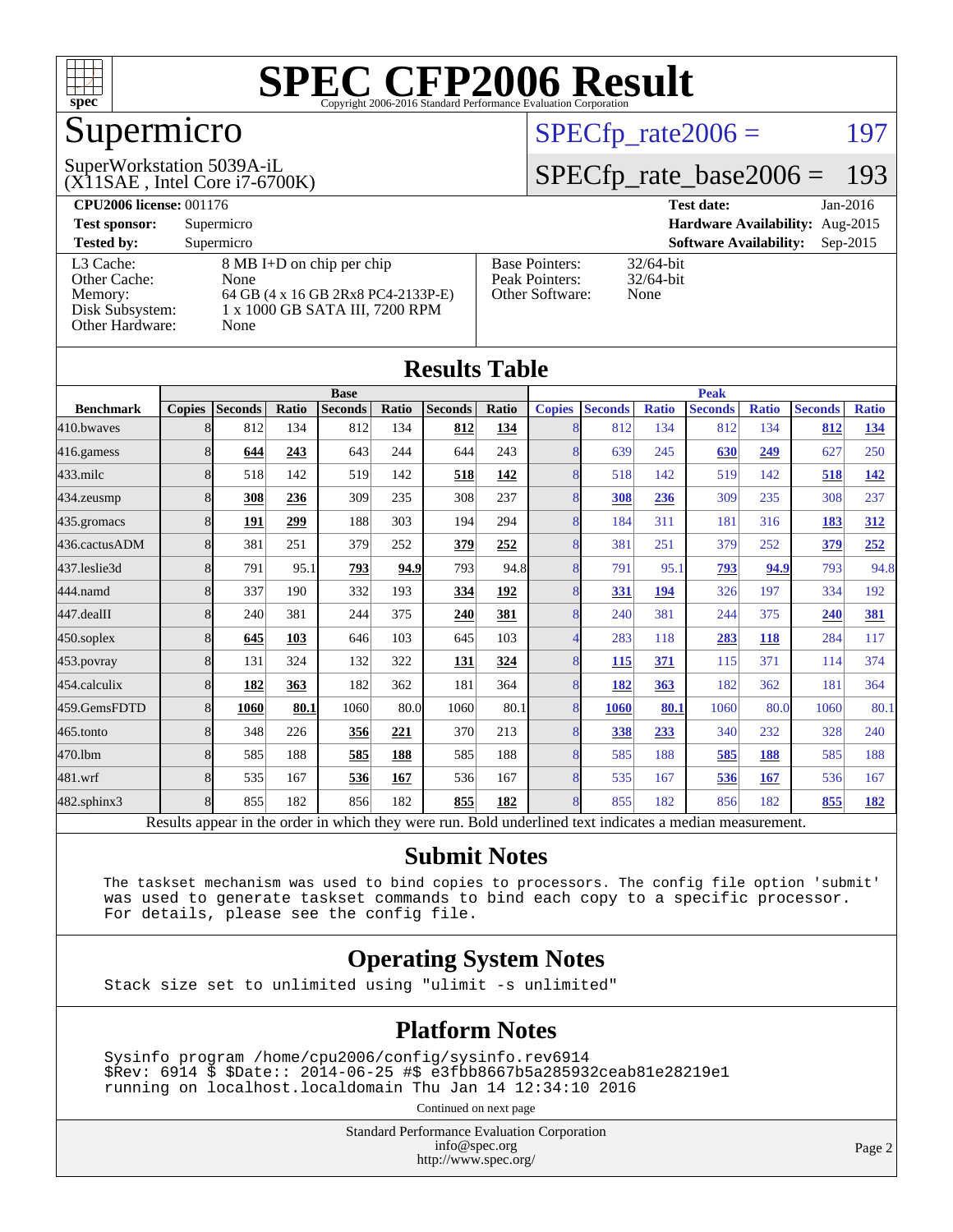

#### Supermicro

 $SPECTp\_rate2006 = 197$ 

(X11SAE , Intel Core i7-6700K) SuperWorkstation 5039A-iL

[SPECfp\\_rate\\_base2006 =](http://www.spec.org/auto/cpu2006/Docs/result-fields.html#SPECfpratebase2006) 193

**[CPU2006 license:](http://www.spec.org/auto/cpu2006/Docs/result-fields.html#CPU2006license)** 001176 **[Test date:](http://www.spec.org/auto/cpu2006/Docs/result-fields.html#Testdate)** Jan-2016

**[Test sponsor:](http://www.spec.org/auto/cpu2006/Docs/result-fields.html#Testsponsor)** Supermicro **[Hardware Availability:](http://www.spec.org/auto/cpu2006/Docs/result-fields.html#HardwareAvailability)** Aug-2015 **[Tested by:](http://www.spec.org/auto/cpu2006/Docs/result-fields.html#Testedby)** Supermicro **Supermicro [Software Availability:](http://www.spec.org/auto/cpu2006/Docs/result-fields.html#SoftwareAvailability)** Sep-2015

#### **[Platform Notes \(Continued\)](http://www.spec.org/auto/cpu2006/Docs/result-fields.html#PlatformNotes)**

Standard Performance Evaluation Corporation [info@spec.org](mailto:info@spec.org) <http://www.spec.org/> This section contains SUT (System Under Test) info as seen by some common utilities. To remove or add to this section, see: <http://www.spec.org/cpu2006/Docs/config.html#sysinfo> From /proc/cpuinfo model name : Intel(R) Core(TM) i7-6700K CPU @ 4.00GHz 1 "physical id"s (chips) 8 "processors" cores, siblings (Caution: counting these is hw and system dependent. The following excerpts from /proc/cpuinfo might not be reliable. Use with caution.) cpu cores : 4 siblings : 8 physical 0: cores 0 1 2 3 cache size : 8192 KB From /proc/meminfo MemTotal: 65581104 kB<br>HugePages Total: 0 HugePages\_Total: 0<br>Hugepagesize: 2048 kB Hugepagesize: From /etc/\*release\* /etc/\*version\* os-release: NAME="Red Hat Enterprise Linux Server" VERSION="7.1 (Maipo)" ID="rhel" ID\_LIKE="fedora" VERSION\_ID="7.1" PRETTY\_NAME="Red Hat Enterprise Linux Server 7.1 (Maipo)" ANSI\_COLOR="0;31" CPE\_NAME="cpe:/o:redhat:enterprise\_linux:7.1:GA:server" redhat-release: Red Hat Enterprise Linux Server release 7.1 (Maipo) system-release: Red Hat Enterprise Linux Server release 7.1 (Maipo) system-release-cpe: cpe:/o:redhat:enterprise\_linux:7.1:ga:server uname -a: Linux localhost.localdomain 3.10.0-229.el7.x86\_64 #1 SMP Thu Jan 29 18:37:38 EST 2015 x86\_64 x86\_64 x86\_64 GNU/Linux run-level 3 Jan 14 05:06 SPEC is set to: /home/cpu2006<br>Filesystem Type Type Size Used Avail Use% Mounted on<br>xfs 850G 11G 839G 2% /home /dev/mapper/rhel-home xfs 850G Additional information from dmidecode: Warning: Use caution when you interpret this section. The 'dmidecode' program reads system data which is "intended to allow hardware to be accurately determined", but the intent may not be met, as there are frequent changes to hardware, firmware, and the "DMTF SMBIOS" standard. Continued on next page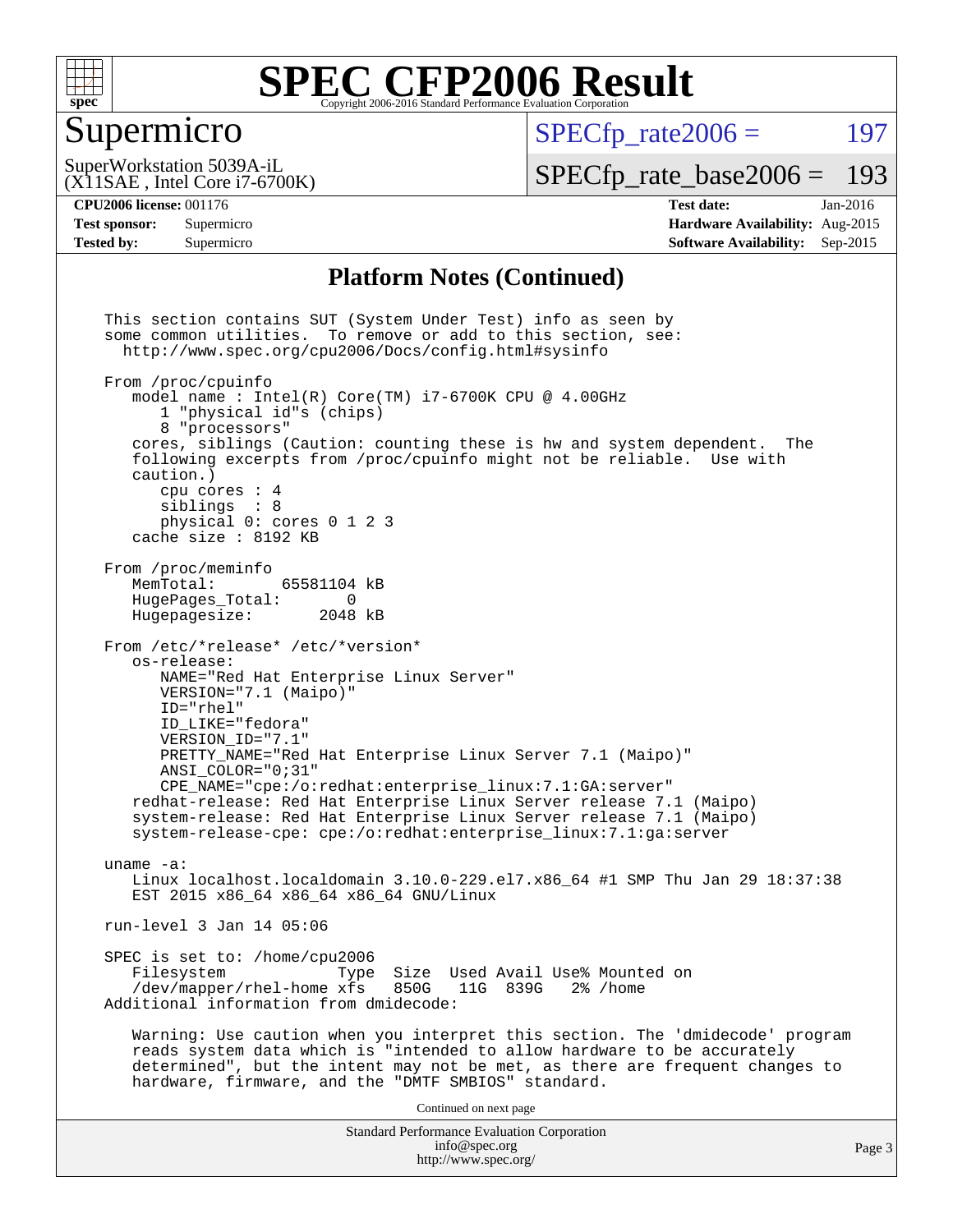

#### Supermicro

 $SPECTp\_rate2006 = 197$ 

(X11SAE , Intel Core i7-6700K) SuperWorkstation 5039A-iL

[SPECfp\\_rate\\_base2006 =](http://www.spec.org/auto/cpu2006/Docs/result-fields.html#SPECfpratebase2006) 193

**[CPU2006 license:](http://www.spec.org/auto/cpu2006/Docs/result-fields.html#CPU2006license)** 001176 **[Test date:](http://www.spec.org/auto/cpu2006/Docs/result-fields.html#Testdate)** Jan-2016

**[Test sponsor:](http://www.spec.org/auto/cpu2006/Docs/result-fields.html#Testsponsor)** Supermicro **[Hardware Availability:](http://www.spec.org/auto/cpu2006/Docs/result-fields.html#HardwareAvailability)** Aug-2015 **[Tested by:](http://www.spec.org/auto/cpu2006/Docs/result-fields.html#Testedby)** Supermicro **Supermicro [Software Availability:](http://www.spec.org/auto/cpu2006/Docs/result-fields.html#SoftwareAvailability)** Sep-2015

#### **[Platform Notes \(Continued\)](http://www.spec.org/auto/cpu2006/Docs/result-fields.html#PlatformNotes)**

 BIOS American Megatrends Inc. 1.0a 12/01/2015 Memory: 4x Samsung M391A2K43BB1-CPB 16 GB 2 rank 2133 MHz

(End of data from sysinfo program)

#### **[General Notes](http://www.spec.org/auto/cpu2006/Docs/result-fields.html#GeneralNotes)**

Environment variables set by runspec before the start of the run: LD\_LIBRARY\_PATH = "/home/cpu2006/libs/32:/home/cpu2006/libs/64:/home/cpu2006/sh"

 Binaries compiled on a system with 1x Intel Core i5-4670K CPU + 32GB memory using RedHat EL 7.1 Transparent Huge Pages enabled with: echo always > /sys/kernel/mm/transparent\_hugepage/enabled

#### **[Base Compiler Invocation](http://www.spec.org/auto/cpu2006/Docs/result-fields.html#BaseCompilerInvocation)**

[C benchmarks](http://www.spec.org/auto/cpu2006/Docs/result-fields.html#Cbenchmarks):  $-m64$ 

[C++ benchmarks:](http://www.spec.org/auto/cpu2006/Docs/result-fields.html#CXXbenchmarks) [icpc -m64](http://www.spec.org/cpu2006/results/res2016q1/cpu2006-20160120-38743.flags.html#user_CXXbase_intel_icpc_64bit_bedb90c1146cab66620883ef4f41a67e)

[Fortran benchmarks](http://www.spec.org/auto/cpu2006/Docs/result-fields.html#Fortranbenchmarks): [ifort -m64](http://www.spec.org/cpu2006/results/res2016q1/cpu2006-20160120-38743.flags.html#user_FCbase_intel_ifort_64bit_ee9d0fb25645d0210d97eb0527dcc06e)

[Benchmarks using both Fortran and C](http://www.spec.org/auto/cpu2006/Docs/result-fields.html#BenchmarksusingbothFortranandC):<br>icc -m64 ifort -m64  $-m64$  ifort  $-m64$ 

#### **[Base Portability Flags](http://www.spec.org/auto/cpu2006/Docs/result-fields.html#BasePortabilityFlags)**

| 410.bwaves: -DSPEC CPU LP64                 |  |
|---------------------------------------------|--|
| 416.gamess: -DSPEC_CPU_LP64                 |  |
| 433.milc: -DSPEC CPU LP64                   |  |
| 434.zeusmp: -DSPEC_CPU_LP64                 |  |
| 435.gromacs: -DSPEC_CPU_LP64 -nofor_main    |  |
| 436.cactusADM: -DSPEC CPU LP64 -nofor main  |  |
| 437.leslie3d: -DSPEC CPU LP64               |  |
| 444.namd: -DSPEC CPU LP64                   |  |
| 447.dealII: -DSPEC_CPU_LP64                 |  |
| 450.soplex: -DSPEC_CPU_LP64                 |  |
| 453.povray: -DSPEC_CPU_LP64                 |  |
| 454.calculix: - DSPEC CPU LP64 - nofor main |  |
| 459. GemsFDTD: - DSPEC CPU LP64             |  |
| 465.tonto: -DSPEC_CPU_LP64                  |  |

Continued on next page

Standard Performance Evaluation Corporation [info@spec.org](mailto:info@spec.org) <http://www.spec.org/>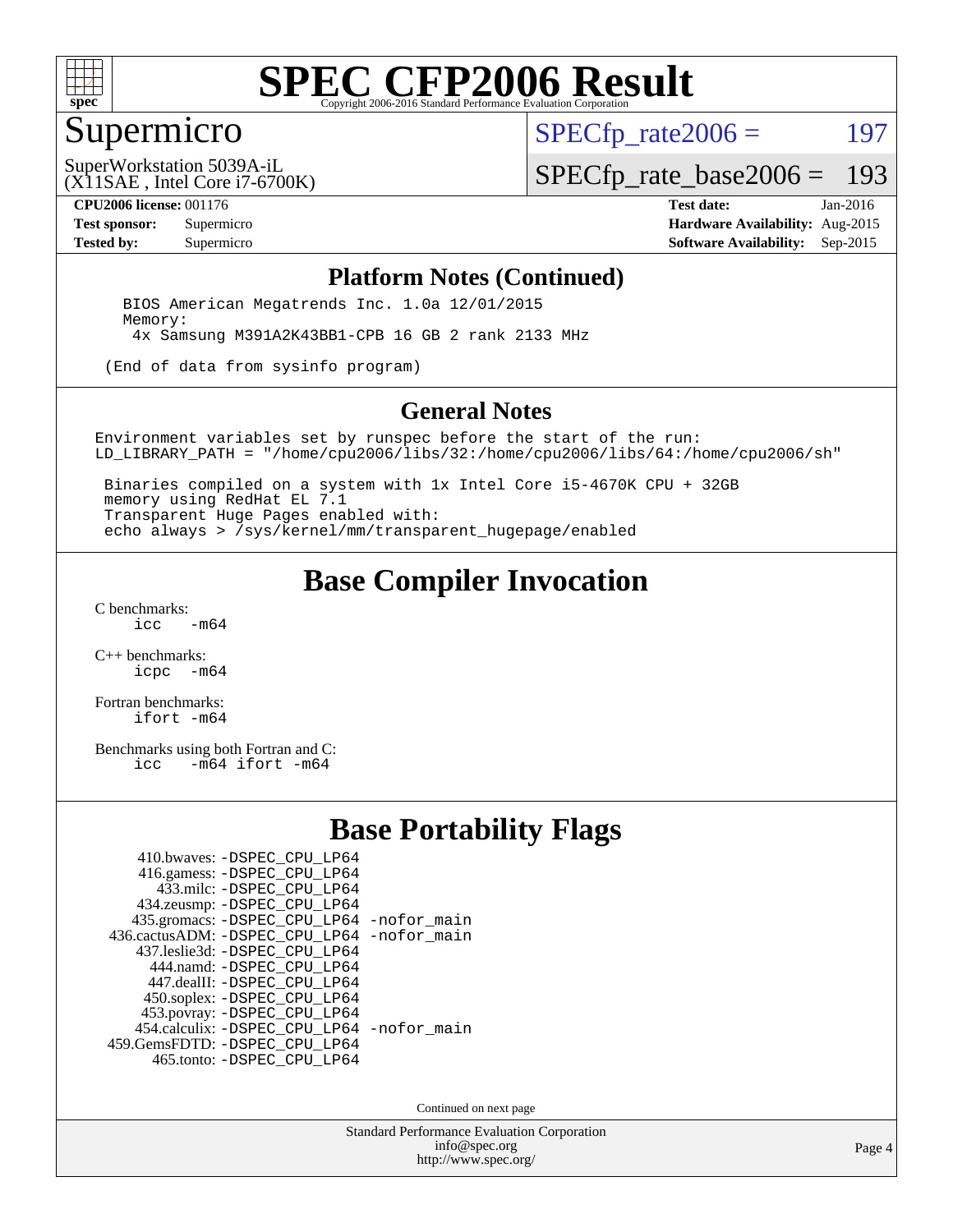

### Supermicro

 $SPECTp\_rate2006 = 197$ 

(X11SAE , Intel Core i7-6700K) SuperWorkstation 5039A-iL

[SPECfp\\_rate\\_base2006 =](http://www.spec.org/auto/cpu2006/Docs/result-fields.html#SPECfpratebase2006) 193

**[CPU2006 license:](http://www.spec.org/auto/cpu2006/Docs/result-fields.html#CPU2006license)** 001176 **[Test date:](http://www.spec.org/auto/cpu2006/Docs/result-fields.html#Testdate)** Jan-2016 **[Test sponsor:](http://www.spec.org/auto/cpu2006/Docs/result-fields.html#Testsponsor)** Supermicro **[Hardware Availability:](http://www.spec.org/auto/cpu2006/Docs/result-fields.html#HardwareAvailability)** Aug-2015 **[Tested by:](http://www.spec.org/auto/cpu2006/Docs/result-fields.html#Testedby)** Supermicro **Supermicro [Software Availability:](http://www.spec.org/auto/cpu2006/Docs/result-fields.html#SoftwareAvailability)** Sep-2015

### **[Base Portability Flags \(Continued\)](http://www.spec.org/auto/cpu2006/Docs/result-fields.html#BasePortabilityFlags)**

470.lbm: [-DSPEC\\_CPU\\_LP64](http://www.spec.org/cpu2006/results/res2016q1/cpu2006-20160120-38743.flags.html#suite_basePORTABILITY470_lbm_DSPEC_CPU_LP64)

 481.wrf: [-DSPEC\\_CPU\\_LP64](http://www.spec.org/cpu2006/results/res2016q1/cpu2006-20160120-38743.flags.html#suite_basePORTABILITY481_wrf_DSPEC_CPU_LP64) [-DSPEC\\_CPU\\_CASE\\_FLAG](http://www.spec.org/cpu2006/results/res2016q1/cpu2006-20160120-38743.flags.html#b481.wrf_baseCPORTABILITY_DSPEC_CPU_CASE_FLAG) [-DSPEC\\_CPU\\_LINUX](http://www.spec.org/cpu2006/results/res2016q1/cpu2006-20160120-38743.flags.html#b481.wrf_baseCPORTABILITY_DSPEC_CPU_LINUX) 482.sphinx3: [-DSPEC\\_CPU\\_LP64](http://www.spec.org/cpu2006/results/res2016q1/cpu2006-20160120-38743.flags.html#suite_basePORTABILITY482_sphinx3_DSPEC_CPU_LP64)

**[Base Optimization Flags](http://www.spec.org/auto/cpu2006/Docs/result-fields.html#BaseOptimizationFlags)**

[C benchmarks](http://www.spec.org/auto/cpu2006/Docs/result-fields.html#Cbenchmarks):

[-xCORE-AVX2](http://www.spec.org/cpu2006/results/res2016q1/cpu2006-20160120-38743.flags.html#user_CCbase_f-xAVX2_5f5fc0cbe2c9f62c816d3e45806c70d7) [-ipo](http://www.spec.org/cpu2006/results/res2016q1/cpu2006-20160120-38743.flags.html#user_CCbase_f-ipo) [-O3](http://www.spec.org/cpu2006/results/res2016q1/cpu2006-20160120-38743.flags.html#user_CCbase_f-O3) [-no-prec-div](http://www.spec.org/cpu2006/results/res2016q1/cpu2006-20160120-38743.flags.html#user_CCbase_f-no-prec-div) [-opt-prefetch](http://www.spec.org/cpu2006/results/res2016q1/cpu2006-20160120-38743.flags.html#user_CCbase_f-opt-prefetch) [-auto-p32](http://www.spec.org/cpu2006/results/res2016q1/cpu2006-20160120-38743.flags.html#user_CCbase_f-auto-p32) [-ansi-alias](http://www.spec.org/cpu2006/results/res2016q1/cpu2006-20160120-38743.flags.html#user_CCbase_f-ansi-alias) [-opt-mem-layout-trans=3](http://www.spec.org/cpu2006/results/res2016q1/cpu2006-20160120-38743.flags.html#user_CCbase_f-opt-mem-layout-trans_a7b82ad4bd7abf52556d4961a2ae94d5)

[C++ benchmarks:](http://www.spec.org/auto/cpu2006/Docs/result-fields.html#CXXbenchmarks)

[-xCORE-AVX2](http://www.spec.org/cpu2006/results/res2016q1/cpu2006-20160120-38743.flags.html#user_CXXbase_f-xAVX2_5f5fc0cbe2c9f62c816d3e45806c70d7) [-ipo](http://www.spec.org/cpu2006/results/res2016q1/cpu2006-20160120-38743.flags.html#user_CXXbase_f-ipo) [-O3](http://www.spec.org/cpu2006/results/res2016q1/cpu2006-20160120-38743.flags.html#user_CXXbase_f-O3) [-no-prec-div](http://www.spec.org/cpu2006/results/res2016q1/cpu2006-20160120-38743.flags.html#user_CXXbase_f-no-prec-div) [-opt-prefetch](http://www.spec.org/cpu2006/results/res2016q1/cpu2006-20160120-38743.flags.html#user_CXXbase_f-opt-prefetch) [-auto-p32](http://www.spec.org/cpu2006/results/res2016q1/cpu2006-20160120-38743.flags.html#user_CXXbase_f-auto-p32) [-ansi-alias](http://www.spec.org/cpu2006/results/res2016q1/cpu2006-20160120-38743.flags.html#user_CXXbase_f-ansi-alias) [-opt-mem-layout-trans=3](http://www.spec.org/cpu2006/results/res2016q1/cpu2006-20160120-38743.flags.html#user_CXXbase_f-opt-mem-layout-trans_a7b82ad4bd7abf52556d4961a2ae94d5)

[Fortran benchmarks](http://www.spec.org/auto/cpu2006/Docs/result-fields.html#Fortranbenchmarks):

[-xCORE-AVX2](http://www.spec.org/cpu2006/results/res2016q1/cpu2006-20160120-38743.flags.html#user_FCbase_f-xAVX2_5f5fc0cbe2c9f62c816d3e45806c70d7) [-ipo](http://www.spec.org/cpu2006/results/res2016q1/cpu2006-20160120-38743.flags.html#user_FCbase_f-ipo) [-O3](http://www.spec.org/cpu2006/results/res2016q1/cpu2006-20160120-38743.flags.html#user_FCbase_f-O3) [-no-prec-div](http://www.spec.org/cpu2006/results/res2016q1/cpu2006-20160120-38743.flags.html#user_FCbase_f-no-prec-div) [-opt-prefetch](http://www.spec.org/cpu2006/results/res2016q1/cpu2006-20160120-38743.flags.html#user_FCbase_f-opt-prefetch)

[Benchmarks using both Fortran and C](http://www.spec.org/auto/cpu2006/Docs/result-fields.html#BenchmarksusingbothFortranandC): [-xCORE-AVX2](http://www.spec.org/cpu2006/results/res2016q1/cpu2006-20160120-38743.flags.html#user_CC_FCbase_f-xAVX2_5f5fc0cbe2c9f62c816d3e45806c70d7) [-ipo](http://www.spec.org/cpu2006/results/res2016q1/cpu2006-20160120-38743.flags.html#user_CC_FCbase_f-ipo) [-O3](http://www.spec.org/cpu2006/results/res2016q1/cpu2006-20160120-38743.flags.html#user_CC_FCbase_f-O3) [-no-prec-div](http://www.spec.org/cpu2006/results/res2016q1/cpu2006-20160120-38743.flags.html#user_CC_FCbase_f-no-prec-div) [-opt-prefetch](http://www.spec.org/cpu2006/results/res2016q1/cpu2006-20160120-38743.flags.html#user_CC_FCbase_f-opt-prefetch) [-auto-p32](http://www.spec.org/cpu2006/results/res2016q1/cpu2006-20160120-38743.flags.html#user_CC_FCbase_f-auto-p32) [-ansi-alias](http://www.spec.org/cpu2006/results/res2016q1/cpu2006-20160120-38743.flags.html#user_CC_FCbase_f-ansi-alias) [-opt-mem-layout-trans=3](http://www.spec.org/cpu2006/results/res2016q1/cpu2006-20160120-38743.flags.html#user_CC_FCbase_f-opt-mem-layout-trans_a7b82ad4bd7abf52556d4961a2ae94d5)

### **[Peak Compiler Invocation](http://www.spec.org/auto/cpu2006/Docs/result-fields.html#PeakCompilerInvocation)**

[C benchmarks](http://www.spec.org/auto/cpu2006/Docs/result-fields.html#Cbenchmarks):  $\text{icc}$  -m64

[C++ benchmarks \(except as noted below\):](http://www.spec.org/auto/cpu2006/Docs/result-fields.html#CXXbenchmarksexceptasnotedbelow) [icpc -m64](http://www.spec.org/cpu2006/results/res2016q1/cpu2006-20160120-38743.flags.html#user_CXXpeak_intel_icpc_64bit_bedb90c1146cab66620883ef4f41a67e)

450.soplex: [icpc -m32 -L/opt/intel/compilers\\_and\\_libraries\\_2016/linux/compiler/lib/ia32\\_lin](http://www.spec.org/cpu2006/results/res2016q1/cpu2006-20160120-38743.flags.html#user_peakCXXLD450_soplex_intel_icpc_b4f50a394bdb4597aa5879c16bc3f5c5)

[Fortran benchmarks](http://www.spec.org/auto/cpu2006/Docs/result-fields.html#Fortranbenchmarks): [ifort -m64](http://www.spec.org/cpu2006/results/res2016q1/cpu2006-20160120-38743.flags.html#user_FCpeak_intel_ifort_64bit_ee9d0fb25645d0210d97eb0527dcc06e)

[Benchmarks using both Fortran and C](http://www.spec.org/auto/cpu2006/Docs/result-fields.html#BenchmarksusingbothFortranandC): [icc -m64](http://www.spec.org/cpu2006/results/res2016q1/cpu2006-20160120-38743.flags.html#user_CC_FCpeak_intel_icc_64bit_0b7121f5ab7cfabee23d88897260401c) [ifort -m64](http://www.spec.org/cpu2006/results/res2016q1/cpu2006-20160120-38743.flags.html#user_CC_FCpeak_intel_ifort_64bit_ee9d0fb25645d0210d97eb0527dcc06e)

### **[Peak Portability Flags](http://www.spec.org/auto/cpu2006/Docs/result-fields.html#PeakPortabilityFlags)**

 410.bwaves: [-DSPEC\\_CPU\\_LP64](http://www.spec.org/cpu2006/results/res2016q1/cpu2006-20160120-38743.flags.html#suite_peakPORTABILITY410_bwaves_DSPEC_CPU_LP64) 416.gamess: [-DSPEC\\_CPU\\_LP64](http://www.spec.org/cpu2006/results/res2016q1/cpu2006-20160120-38743.flags.html#suite_peakPORTABILITY416_gamess_DSPEC_CPU_LP64) 433.milc: [-DSPEC\\_CPU\\_LP64](http://www.spec.org/cpu2006/results/res2016q1/cpu2006-20160120-38743.flags.html#suite_peakPORTABILITY433_milc_DSPEC_CPU_LP64) 434.zeusmp: [-DSPEC\\_CPU\\_LP64](http://www.spec.org/cpu2006/results/res2016q1/cpu2006-20160120-38743.flags.html#suite_peakPORTABILITY434_zeusmp_DSPEC_CPU_LP64)

Continued on next page

Standard Performance Evaluation Corporation [info@spec.org](mailto:info@spec.org) <http://www.spec.org/>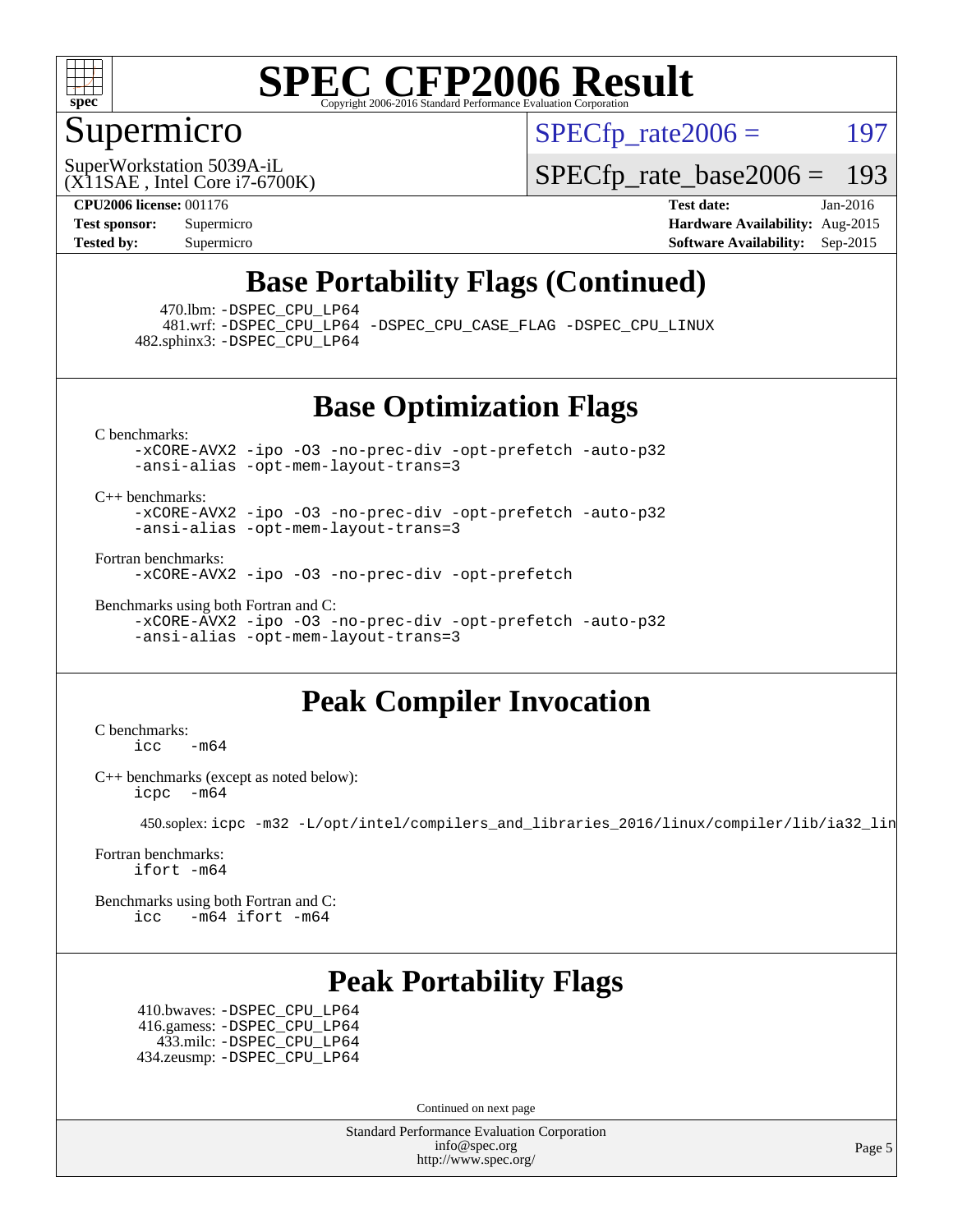

### Supermicro

 $SPECTp\_rate2006 = 197$ 

(X11SAE , Intel Core i7-6700K) SuperWorkstation 5039A-iL

[SPECfp\\_rate\\_base2006 =](http://www.spec.org/auto/cpu2006/Docs/result-fields.html#SPECfpratebase2006) 193

**[CPU2006 license:](http://www.spec.org/auto/cpu2006/Docs/result-fields.html#CPU2006license)** 001176 **[Test date:](http://www.spec.org/auto/cpu2006/Docs/result-fields.html#Testdate)** Jan-2016

| <b>Test sponsor:</b> | Supermicro |
|----------------------|------------|
| Tested by:           | Supermicro |

**[Hardware Availability:](http://www.spec.org/auto/cpu2006/Docs/result-fields.html#HardwareAvailability)** Aug-2015 **[Software Availability:](http://www.spec.org/auto/cpu2006/Docs/result-fields.html#SoftwareAvailability)** Sep-2015

# **[Peak Portability Flags \(Continued\)](http://www.spec.org/auto/cpu2006/Docs/result-fields.html#PeakPortabilityFlags)**

| 435.gromacs: -DSPEC_CPU_LP64 -nofor_main                       |
|----------------------------------------------------------------|
| 436.cactusADM: -DSPEC CPU LP64 -nofor main                     |
| 437.leslie3d: -DSPEC CPU LP64                                  |
| 444.namd: -DSPEC CPU LP64                                      |
| 447.dealII: -DSPEC CPU LP64                                    |
| 450.soplex: -D_FILE_OFFSET_BITS=64                             |
| 453.povray: -DSPEC_CPU_LP64                                    |
| 454.calculix: -DSPEC CPU LP64 -nofor main                      |
| 459. GemsFDTD: - DSPEC CPU LP64                                |
| 465.tonto: -DSPEC CPU LP64                                     |
| 470.1bm: -DSPEC_CPU_LP64                                       |
| 481.wrf: -DSPEC CPU LP64 -DSPEC CPU CASE FLAG -DSPEC CPU LINUX |
| 482.sphinx3: -DSPEC CPU LP64                                   |

# **[Peak Optimization Flags](http://www.spec.org/auto/cpu2006/Docs/result-fields.html#PeakOptimizationFlags)**

[C benchmarks](http://www.spec.org/auto/cpu2006/Docs/result-fields.html#Cbenchmarks):

```
 433.milc: basepeak = yes
```
 $470.$ lbm: basepeak = yes

```
482.sphinx3: basepeak = yes
```

```
C++ benchmarks:
```

```
 444.namd: -xCORE-AVX2(pass 2) -prof-gen:threadsafe(pass 1)
        -no-prec-div(pass 2)-par-num-threads=1(pass 1) -opt-mem-layout-trans=3(pass 2)
        -prof-use(pass 2) -fno-alias -auto-ilp32
447.dealII: basepeak = yes
 450.soplex: -xCORE-AVX2(pass 2) -prof-gen:threadsafe(pass 1)
         -ipo(pass 2) -O3(pass 2) -no-prec-div(pass 2)
         -par-num-threads=1(pass 1) -opt-mem-layout-trans=3(pass 2)
         -prof-use(pass 2) -opt-malloc-options=3
```

```
 453.povray: -xCORE-AVX2(pass 2) -prof-gen:threadsafe(pass 1)
        -no-prec-div(pass 2)-par-num-threads=1(pass 1) -opt-mem-layout-trans=3(pass 2)
        -prof-use(pass 2) -unroll4 -ansi-alias
```
[Fortran benchmarks](http://www.spec.org/auto/cpu2006/Docs/result-fields.html#Fortranbenchmarks):

```
410.bwaves: basepeak = yes
```
Continued on next page

Standard Performance Evaluation Corporation [info@spec.org](mailto:info@spec.org) <http://www.spec.org/>